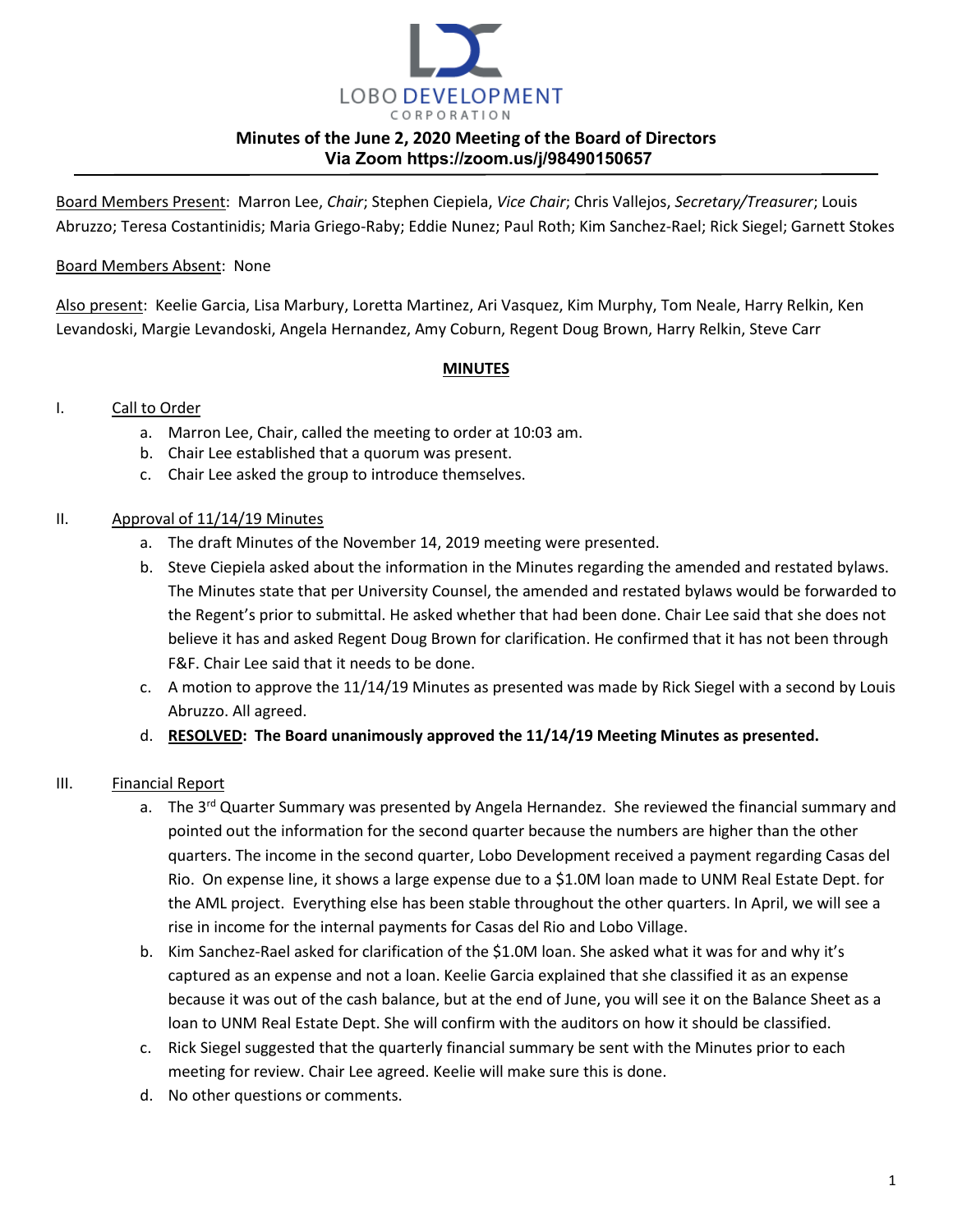

#### IV. Branding – Lobo Development

- a. Chair Lee added this agenda item to discuss why there is a disconnect between our branding at the University and the branding with Lobo Development.
- b. Keelie Garcia mentioned prior questions about the colors used on the Lobo Development website and explained that the colors were taken from the UNM Communication and Marketing website. She showed a page from their website with the colors that departments are allowed to use. She continued to explain that although Lobo Development is part of UNM, we still want to be separate, such as Lobo Energy and STC.UNM who have their own logo and website colors.
- c. Keelie asked Kim Sanchez-Rael for clarification on the branding issue. She responded that she did not want to take up the Board's time for this discussion. She is happy to provide feedback offline from a design perspective.
- d. Keelie introduced Ken and Margie from Lion Sky. They helped get the website up and running after not having a website for so long. They also manage Innovate ABQ's website. Ken Levondoski gave a quick overview of the organizations they work with, including the Albuquerque Sunport and New Mexico Trade Alliance. They would be happy to join any conversation about the design and make it fit to what is needed.
- e. No other questions or comments.

#### V. Project Update

- a. UNM South Campus TIDD
	- i. Kim Murphy reported to the Board. "Since last December, when the city council approved a non-binding resolution of their intent to form the district, we have (even through this COVID-19 disruption) maintained pretty good contact with the City and their representatives, as well as through Teresa and the President's Office. Teresa has asked that Harry and I give her bi-weekly briefings where we have an opportunity to discuss things that we are working on and get input from her and other leadership at the University. President Stokes has created a task force on the TIDD under the direction of Teresa that includes other leaders at the University. Those meetings are continuing on a monthly basis. We have been trying to keep some momentum going for this project and, under the circumstances, have been successful. There are specifically a couple of things I would like to mention. One is that we brought a new member to our team, Jill Sweeney. She is a bond counsel at Sherman and Howard and is well known in the Public Finance arena in New Mexico. She has agreed to provide assistance and guidance on the process and documentation that is needed in order to push this project forward and get a formal application to the City that can be acted upon by the administration in the in the City Council. A lot of the materials that we provided already are relevant, but there are some things that need to be repackaged. With the other things that need to be added to the application, we will look to her and Harry Relkin to provide guidance on those items. There was a brief teleconference with the City's Bond Counsel Chris Morehead with the Modrall firm and their financial advisor George Wilfred in late February and advised them of the overall strategy on the project and I believe some of the materials that we have submitted to the City have been transmitted to them.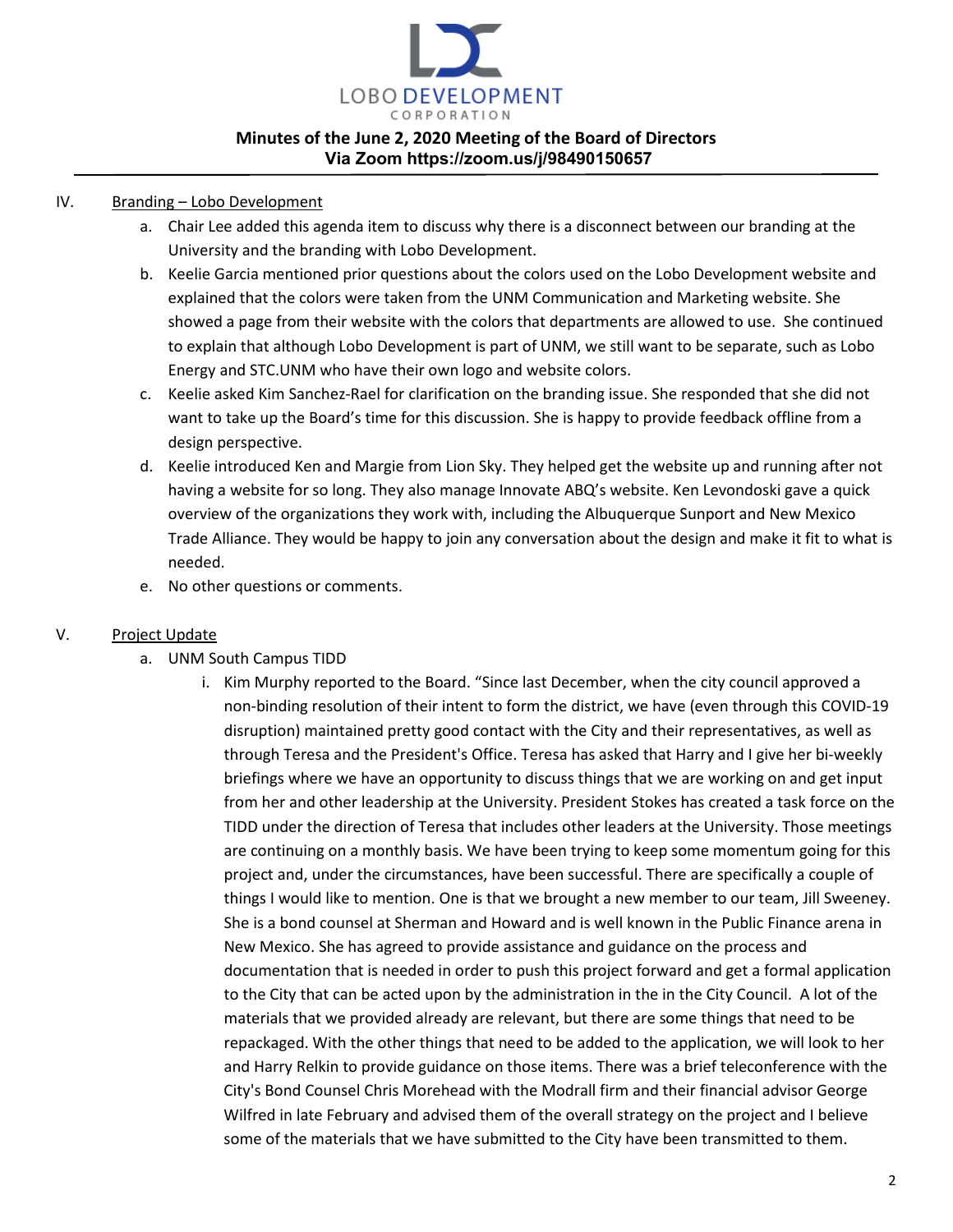

- ii. In terms of engagement, it is continuing and most recently, we had a teleconference with the Chief Operating Officer in mid-May about the actual steps that we need to take to move forward. He is aware of Jill's involvement in the project and fully supports it. At that meeting, we discussed that Jill would help us develop a roadmap and a schedule for the process. We just received it a few days ago and Harry and I are reviewing it right now. We have a teleconference with Jill on Wednesday to review that material. The City wants to make sure that that we are all on board with the financial feasibility of the district, so we have made our financial advisor and analyst, Brent Dupes, available to them.
- iii. The next step is to schedule individual or small group meetings with department heads at the City to inform them about the project and the content process that we are expecting. Sidebar note: at every opportunity, we make sure that we are communicating that our original intent several years ago, when we started this project and got the initial Memorandum of Understanding with the City, is that this is a partnership arrangement; this is two governmental entities working together to create an important tool for economic development and that we need to reinforce that this is the collaborative nature of this process. Fortunately, the Mayor's transmittal to the City Council on the Non-Binding Resolution and the Resolution itself that was approved by the City Council, reinforce this collaborative nature.
- iv. So it is a different approach; a very unique kind of approach in many cases. It is the private sector that usually drives these requests and the City is more in a 'review and analysis and critique' posture. We want that kind of analysis and focus. But we are also trying to emphasize the fact that this is really a joint effort and a collaboration. At the end of the day, we expect that the City and the University would be co-applicants on this application as it moves forward to other governmental entities.
- v. One final thing that came out of the May 15th meeting with the Chief Operating Officer was the idea that perhaps there are some other University lands that could be included in a TIDD. Whether it's this TIDD or a separate TIDD-like process, those properties could include the Central corridor, which may be tied to an expansion of the South Campus TIDD. The Lomas Corridor has some potential for development, as well as the North Campus environment. I wanted to bring this to the attention of the University leadership and this Board that there are other lands that could be looked at in this way. Hopefully without impeding the process that we are making on South Campus."
- vi. Regent Doug Brown asked how much flexibility or leeway there is on timing. Also, given this economic slump, it might be really difficult to find leasehold interest who would be interested in signing up for the space we could develop. Once we establish a TIDD, how much slack do we have to wait for a better marketplace?
- vii. Kim Murphy explained that he can answer those questions and there are a couple of items to follow that will touch on the changes in the market and the whole drive for greater diversification in our state economy.
- viii. "The TIDD is really a tool that is available to us and how we use that/when we use that, particularly in this environment, is still subject to some determination. Now is the time to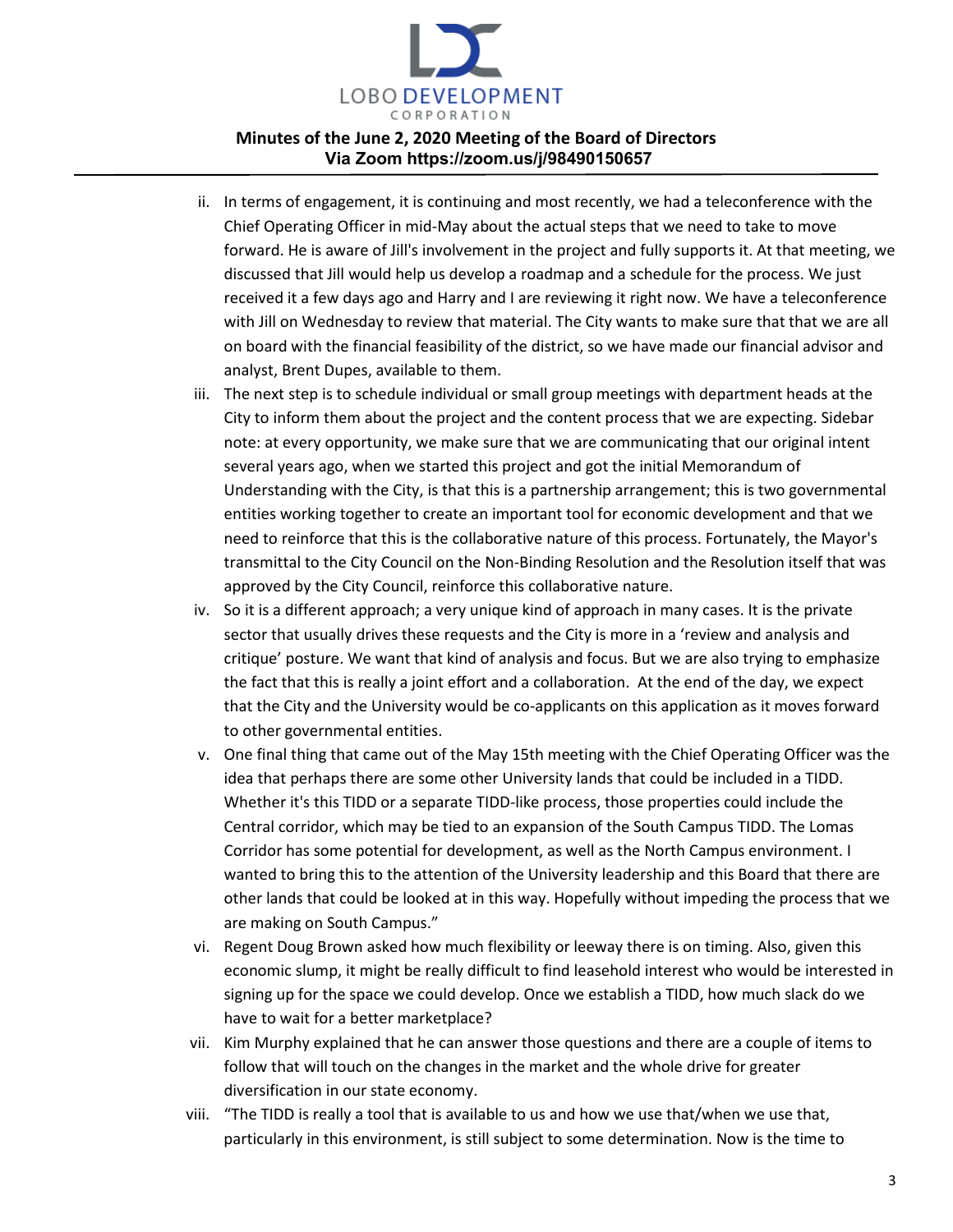

proceed to get this tool available to us so that when opportunities do emerge, whether they're in the private sector area or whether they're in collaborations with industry, that we're ready to respond."

- ix. Regent Brown asked that once it's established, is there a short-term time frame to get that property leased or can we sit on it for a while until the market is right.
- x. Harry Relkin explained that we can bank it. "The only thing is if we issued a bond, which we wouldn't do unless we had reoccurring gross receipts tax revenue or property tax revenue, there's a twenty five-year limit, but until that happens, we can bank it and wait until the opportunities present themselves. As Kim mentioned, there may be other opportunities other than straight retail that that are on the horizon, that we're going to talk about a little bit further down. But as far as straight retail, we don't have to do anything immediately, as long as we're not issuing a bond. Also, there has been a change in State law that if there was construction GRT, you no longer have to issue a sponge bond. So, with that 25-year clock, you can do a 'payas-you-go.' Basically on GRT on construction, it goes into the district and once you've accumulated enough money to make it worthwhile, you can take it out without having to issue that one day short-term sponge bond. Therefore, you're not starting your 25-year clock."
- xi. Kim reported on a few sub-items related to the TIDD. "One is, and we're not ready for this yet but I just wanted to advise the board, that at some point (hopefully in the near future) we will be in a position where we can start to engage other partners in the TIDD. That would include other governmental entities like the County and the State. I know that the City Councilors that represent this area are interested, at the appropriate point, in us engaging the community and involving them. So again, we're not ready for that right now, but hopefully in a matter of a few months, we could begin that process.
- xii. We understand that the market opportunities are changing and they may be changing in just the short term, but I think we all probably recognize that there are going to be some pretty profound long-term adjustments in how businesses do their business. That's going to reflect on what the opportunities are moving forward and we're trying to stay up on those kinds of things. We'd like the Board to feel free to reach out to us either as a group or individually if you see something that we should be aware of. We would welcome that kind of input.
- xiii. One of the things that I've been looking at from a real estate professional's perspective is how our grocery store is going to change. If we can understand what those trends are going to be and what the new designs of stores might be, then we might be in a position to attract businesses in and provide an environment that that meets those new requirements. Another one is the whole area of e-commerce and fulfillment centers. How does that play into the retail environment? We're just trying to be informed so that we can be intelligent in in responding to new opportunities as they as they arise."
- b. Economic & Job Opportunities
	- i. Kim Murphy reported on the issue of diversification of the economy in New Mexico and what trends are likely to emerge in that area. "Board input in this area is equally important. This is a bigger picture than specific market opportunities, but we would welcome Board input in this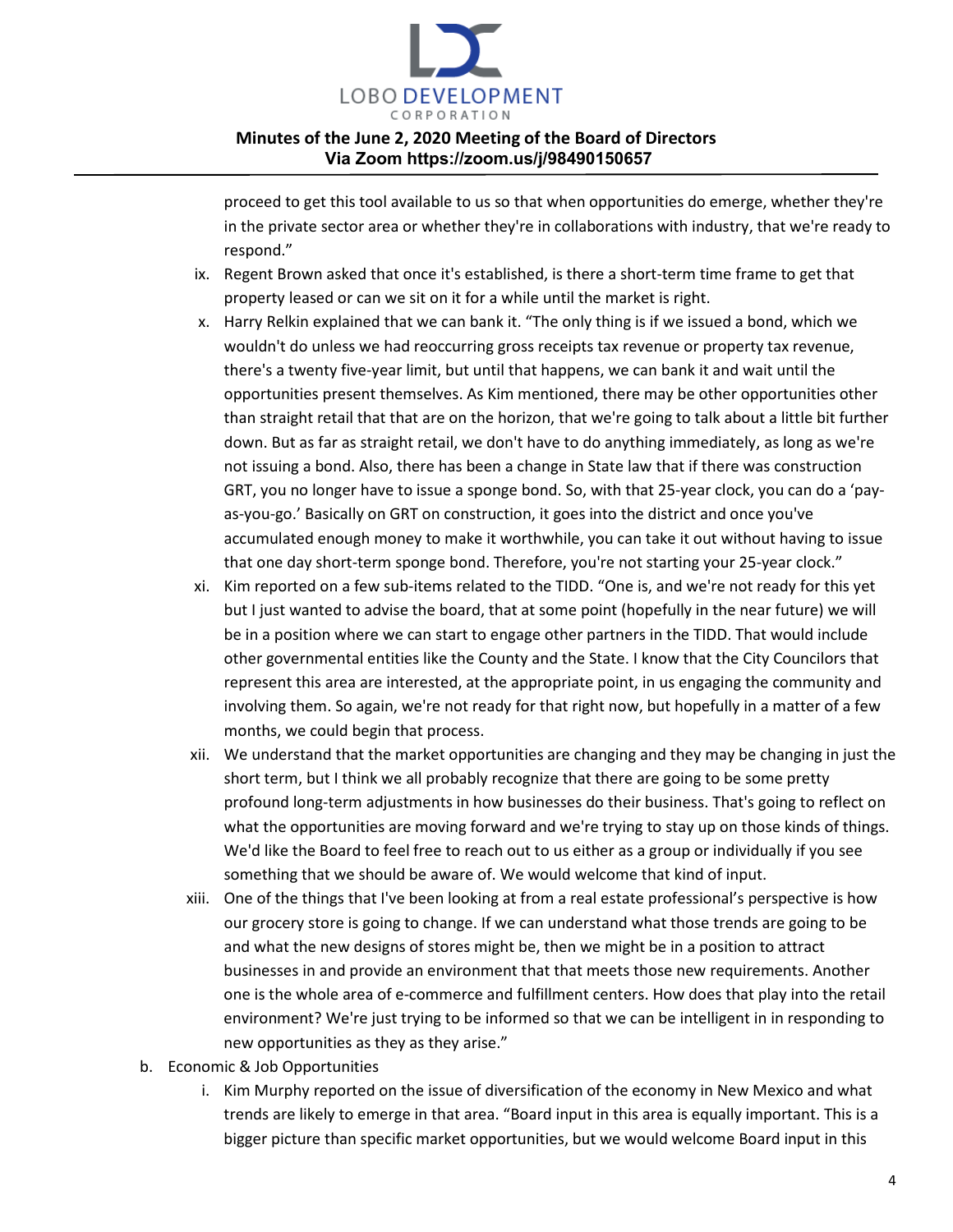

area as well." Kim asked Harry Relkin to comment because he has been contacted by a national consulting firm, PFM Group Consulting, who is working with the Rockefeller Foundation on diversification in New Mexico, and he has been brought into that study for advice.

- ii. Harry Relkin explained that PFM Consulting Group is a national consulting firm most notably for large organizations, whether it's state governments or large corporations on broad-based financial matters. "They've been contracted by the Rockefeller family Foundation, who has been in contact with State leaders and State government in order to study the concept of the need in New Mexico to diversify our economy. They started their study prior to the crash in the oil and gas market, but that has heightened the interest in the State. Diversification of our economy is something we've talked about in New Mexico for as long as I can remember, but we haven't been very successful in major diversification to date. This group was attempting to do that and attempting to look at State revenues and how can they be generated in ways that aren't totally dependent upon the oil and gas. In that regard, they were recommended to reach out to me particularly in regard to the state permanent funds and the revenue sources for that. But that gave me the opportunity to talk about things other than maybe some of the typical concepts that are out there, such as the use of State lands for renewable energy. It's a good idea and could bring in some monies, but there's no way that if every single square foot of New Mexico public land was turned into renewable energy, it could come close to replacing oil and gas so there needs to be others. In that light, I was able to talk about the collaborative government / government and government/private sector concepts in our TIDD district and the idea of tech transfer and tech development within our TIDD district and how we would be leveraging our own resources, State resources, to facilitate those like the efforts that Tom will talk about with our National Labs, the university, and then to the private sector. Hopefully continuing the discussions with this group that could become a part of their report that will be disseminated throughout all State leaders when they're done, adds to the benefit of leveraging our University's unique position and creating a collaboration with our National Labs and then with the private sector, in order to develop multiple areas of diversification. That's been an opportunity I have had to dialogue with this group and, hopefully, we'll get some traction out of that as well on the state level."
- iii. Kim Murphy thanked Harry and began explaining another subcategory under this area, focus on catalytic projects at the University and how they may be able to tie into the TIDD or how their Economic Development benefits can be can be articulated. "One of the projects that is moving along fairly well across the leadership at the University is a collaborative research building that would involve the UNM, Sandia National Labs and the Air Force Research Lab at South Campus at the Research Park, which again is part of the TIDD/within the TIDD area. I've asked Tom, since he's involved in that project, to provide a few details."
- iv. Tom Neale reported on the renewal of the lease for the Advanced Materials Lab operated by Sandia at the UNM Science and Tech Park. They currently lease about 32,000 square feet from the University. The loan that Lobo Development granted was to correct some air quality deficiencies in the building and some mechanical deficiencies. That lease runs for seven years at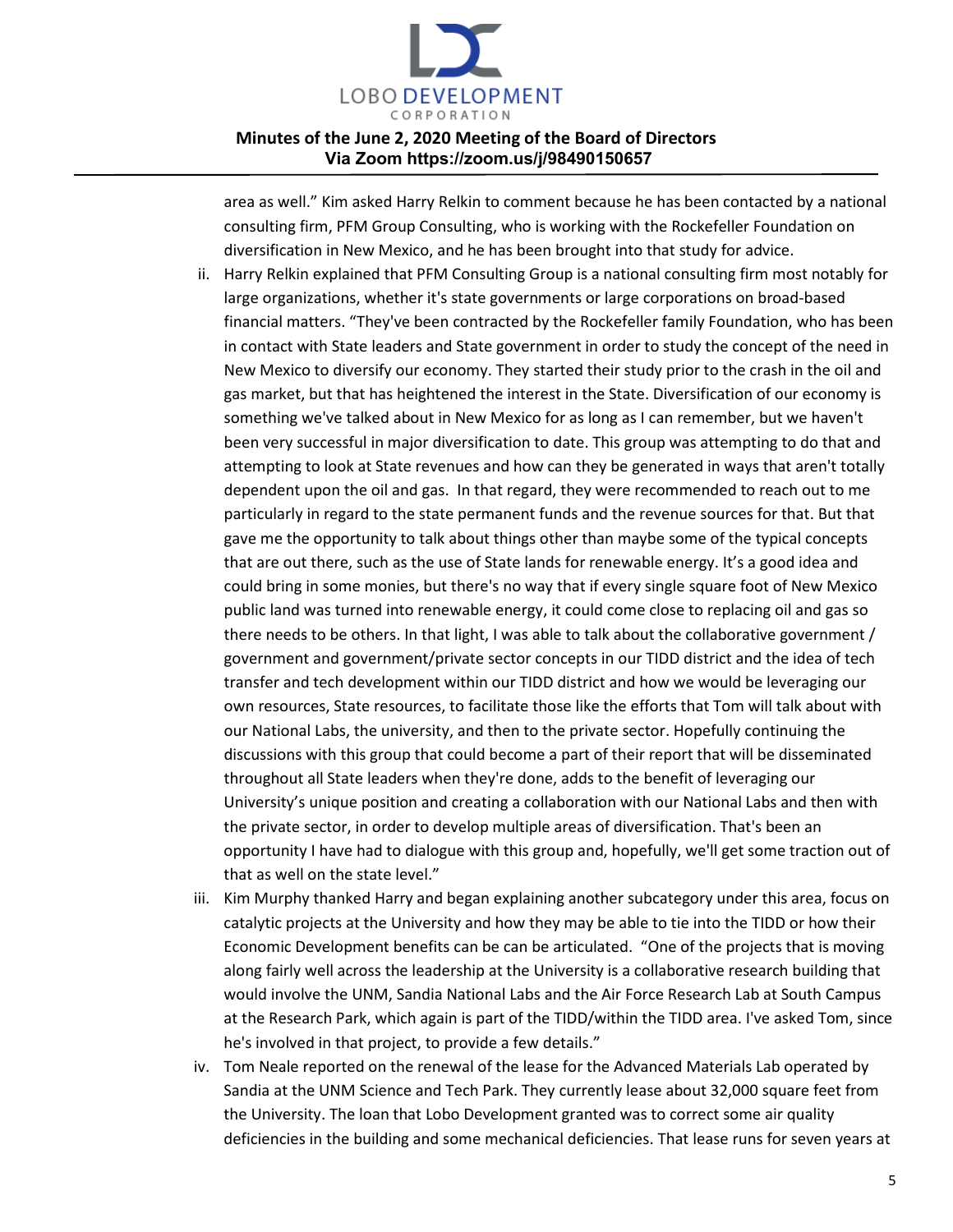

which time, due to DOE procurement policies, Sandia can no longer lease that specific space. They approached UNM and said that they really like the location and the partnership that has been created at the Science and Tech Park and they would like to continue in a new facility that is more modern and more flexible for the kind of science that they are going to do in the future. With that conversation, he started looking at how a collaborative research and development facility can be better defined and built to house some of their current science projects and target some of the science that they intend to do in the future. He brought in the Air Force Research Lab and then UNM researchers and all the aligned departments that have research activity primarily in collaboration with Sandia National Labs and the Air Force Research Labs. Teresa pulled together a leadership committee at UNM that includes the OVPR, the Provost, and key academically leaders around the institution to vet the needs of UNM. Over the last nine months, they have gone through a programming process to identify the needs of Sandia National Labs, Air Force Research Labs, and UNM with the idea that the research done in this building would be in close partnership with the University. Currently, AML engages about 40 of UNM's graduate students for research and there's a number of joint hires and joint appointments with our faculty and our own researchers, alongside with Sandia personnel. This is an expansion of that collaboration. As it stands today, they have just gone through the programming demand and are up to this final stage of the preliminary program where they are going to vet that back with the UNM team, Sandia National Labs, and Air Force Research Labs. It falls in the area of about a 100,000-125,000 square foot research facility with approximately 50,000 of that occupied by Sandia National Labs, another 10,000-15,000 by the Air Force Research Labs, approximately 20,000 square feet by UNM, and the balance would be shared lab space and collaborative space to facilitate joint research. It is a fairly expensive building; \$45M- \$55M dollar facility. They are at that stage where they are going to validate the programming to make sure it's sized appropriately. They are going to revisit the collaboration space in light of COVID and how the schematic design and the programming changes based on what is known today. They are at the point where they need to figure out how to fund a project of this magnitude. The economic impact is pretty significant. It will employ over 200 full-time staff in the facility as well as generate a lot of additional opportunities for UNM students to collaborate with AFRL, Sandia, and certainly with our own researchers. They are at the cusp of revalidating the program and then provide some more specific cost estimates. With Teresa's guidance, they will look to funding models and how they might execute.

v. Louis Abruzzo asked about general, upfront guidelines. What kind of lease term arrangements can these other entities do or do they come up with funding themselves? Tom answered that the Sandia component, which is probably the most expensive component of this proposed build, have traditionally done 10 year leases and they have been in our building for 30 years, with fiveto-ten year lease extensions. He has been told that they have the ability to go up to 10 years under a lease structure. So beyond that, there is probably some risk that they may terminate at that point in time. But experience tells us that this type of facility is very rare and in high demand and the likelihood that any of our partners, once they're embedded in the facility,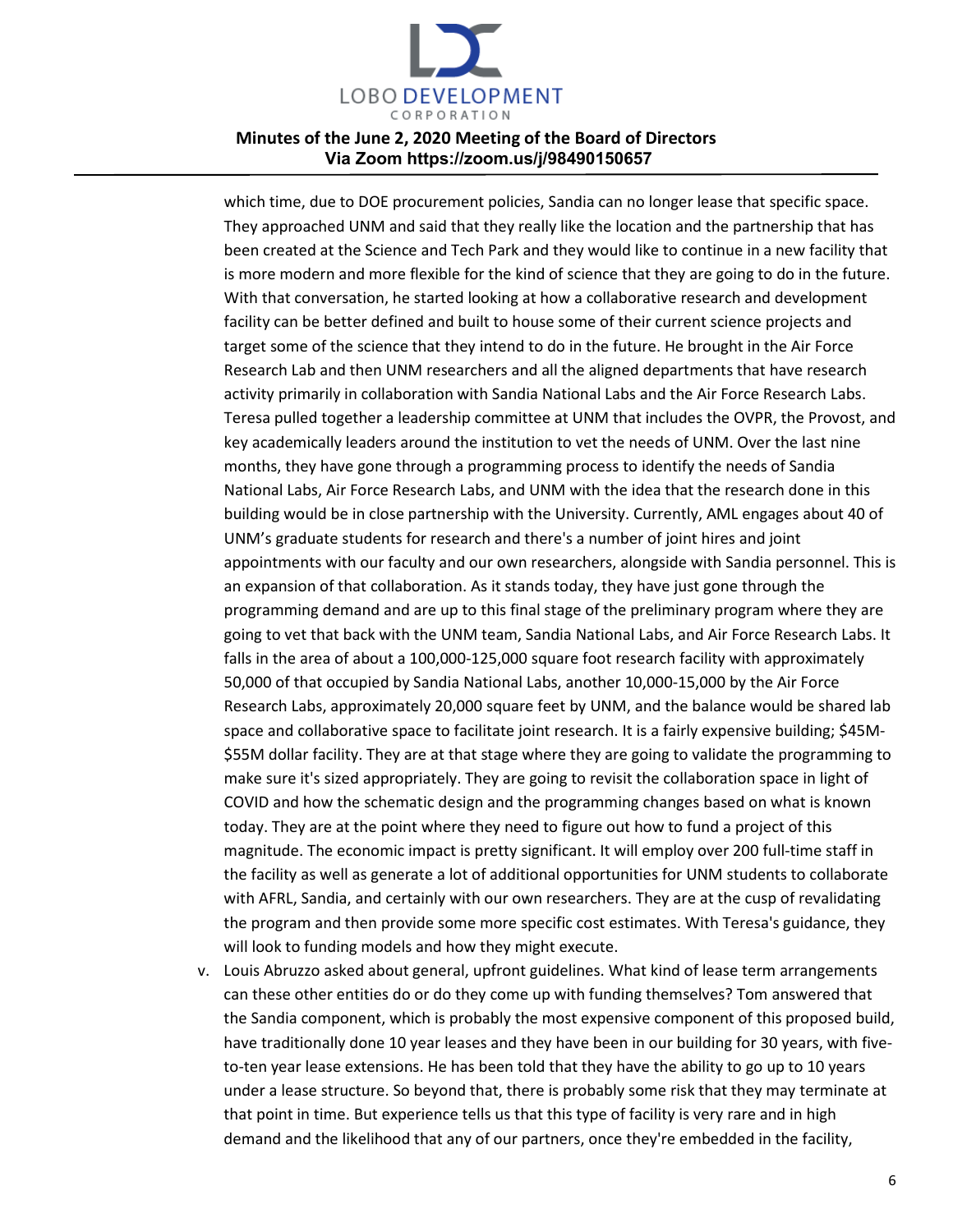

would opt out probably is fairly small. There's potential deal structures other than where the University or Lobo Development constructs the facility and leases components to Sandia or AFRL, such as leasehold condominium structures that will allow purchase of discrete pieces of this. They are going to explore, along with Sandia and AFRL, what the most viable options to deliver the building and what works within their procurement parameters.

- vi. Rick Siegel asked what would have changed in their procurement procedure that would not allow them to continue in a new lease in the current facility, but yet move into a new facility with a lease. Tom Neale explained that they tie their ability to stay and lease space to the economic life of the facility and they have (and I'm not a hundred percent sure this is accurate) something like 75% of the economic life, they can occupy the space. They also have some caps on their ability to the rental rates that they play relative to the value of the particular asset. This is what they just bumped up against in this last renewal with Sandia. There was a valuation issue and a remaining economic life of the building issue that butted up against the very stringent procurement code that Department of Energy has. Rick asked that even with a major expenditure to referb the location, that wouldn't lift the ceiling. Tom explained that as they propose to renovate the facility, the argument was they are extending the economic life of this asset. They had an appraisal that didn't agree with the argument.
- vii. Kim Murphy asked to make one final comment about catalytic projects. "This is not directly related to the TIDD, but we're certainly aware and I think we all need to be aware, that when the University undertakes any major construction projects, we need to make sure that we are communicating to our wider community about what the economic benefits of those projects are. Much like during the financial meltdown, construction jobs are very important to our community and we just need to be mindful of those economic benefits."
- viii. Teresa Costantinids reported that Jeff Todd of the UNM Foundation is investigating to see if there's any capacity for philanthropy to help with the UNM portion of this building. It seems that this might be a great opportunity to give something to the University as well as to the City of Albuquerque and State of New Mexico. She doesn't want to promise any money until it is actually received, but it's something that is being looked at.
- ix. Chair Lee agreed that this is great news and it's good that we have that synergy with the Foundation on these projects.
- x. No other questions or comments. Chair Lee confirmed that they have discussed items a. and b. and asked Kim if he has touched on c.
- c. UNM North Campus TIDD
	- i. Kim Murphy explained that he did touch on it briefly, but wanted to highlight the fact that leadership at the University may be in ongoing discussions on this item. However, he thinks that the possibility of a TIDD that would incorporate Lomas Corridor, North Campus, or portions thereof is probably something that would be timely to analyze and could be done within a matter of three or four months to determine whether it makes sense or not internally and decide a course of action relative to relative to that as well.
	- ii. Chair Lee agreed that it seems wise to do and asked for any other comments.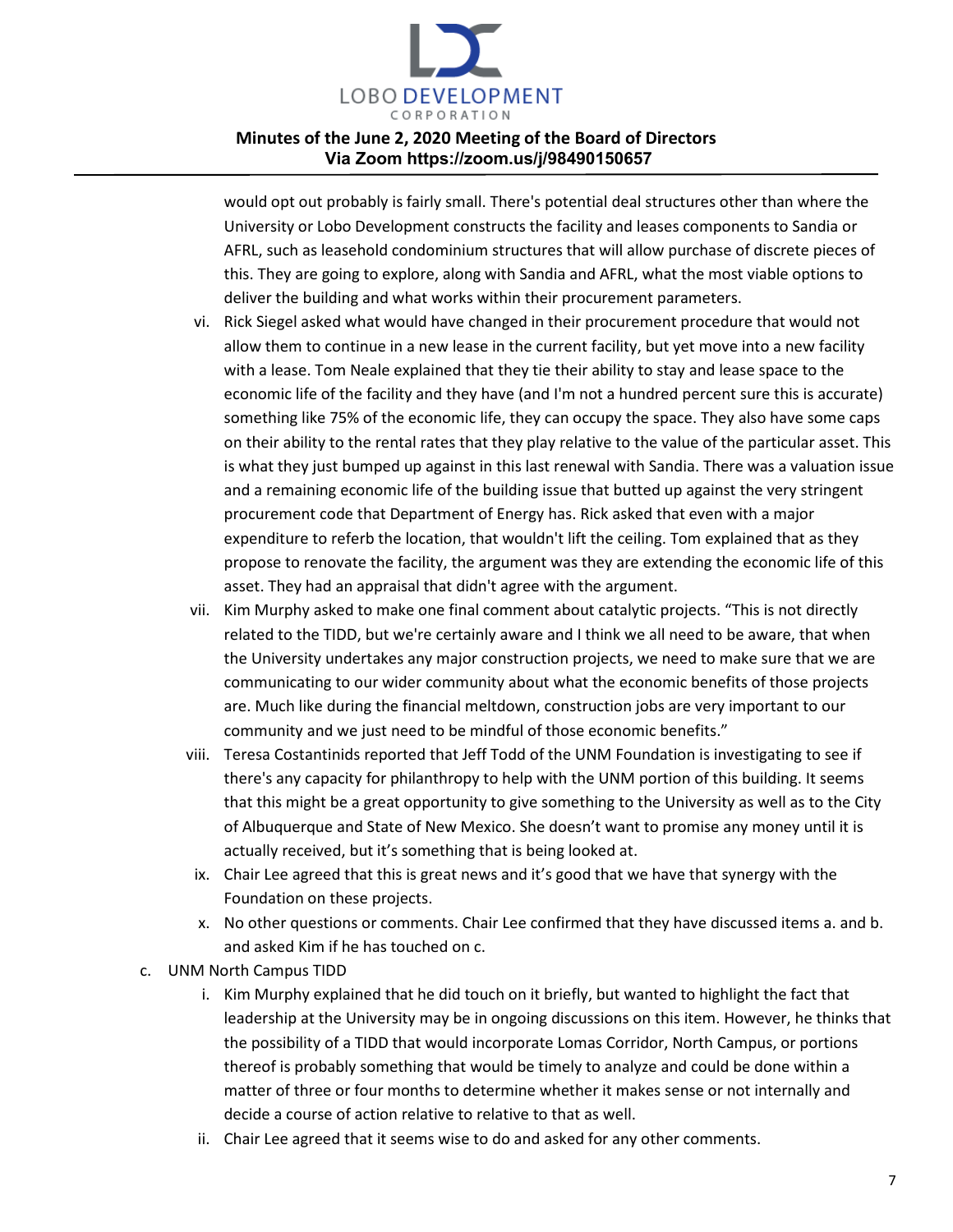

- iii. Louis Abruzzo commented that having them, as a tool, on the shelf is a need and it always gets back to the cost and the real purpose. If you don't have it on the shelf, it's of no value. Historically in the private sector, such as Uptown, there was a grand effort to put TIDDs in place that would help and enable ABQ Uptown, the current location of the Target store at Louisiana and Indian School, and the revitalization of the Winrock project and that TIDD process went on a very, very long time ago. The portion that went to the Target store was not used. When that site was originally planned for multi-use hotel/office/retail/high vertical component, the market changed and the then-owner sold it to Target. They wanted to control their parking and did not utilize the TIDD. Now the TIDD components are being used for Winrock or parking structures and parks and amenities. So having it on the shelf, the market is going to determine what can go. You can do all the research you want, but the market, and sometimes private sector, are going to determine what can be developed and what makes sense. If you have the TIDD on the shelf that's great and if you don't, it's a very long process to get one in place.
- iv. Kim Sanchez-Rael commented that she agrees with the other comments and wants to emphasize that she really believes there's a long history here of business and innovation and that the time to invest is during a downturn so we are ready for the economic return. She applauds the team for laying the groundwork for an integrative approach and integrated strategy for the TIDD for all of the campuses and surrounding areas. She believes this can be a really exciting game-changing asset for the University and for the City and community of Albuquerque. She applauds the work and encourages the team to continue. She added that, going back to the conversation about branding and marketing for Lobo Development, Lobo Development has been a bit behind the scenes. As we look at projects such as the TIDD and these catalytic projects, what is the vision for Lobo Development and how can we continue to build our capacity to be a catalyst for economic development for University and the City. That should guide our branding and how we run our website and other publicly facing assets so that they become available in an informative way. For example, to economic development professionals across the country, would they find Lobo Development Corporation's if they were search for a site selection in Albuquerque? It's really a bigger question than what are the colors on the website. What is the public face for Lobo Development going forward with these big projects? Keelie explained that Ken and Margie of Lion Sky have the ability to go into Google and point Google towards our website. So once we get the vision and get it pointed to where we want it to, they can certainly manage that. This is one of the reasons they were hired, because they can get more traffic to our website as we get it built up.
- v. President Stokes commented that she shares Regent Rael's enthusiasm for expanding what we are looking at and having something ready. She believes that there is so much future for both UNM and the City here and that this is an opportunity for us to really think that through and be ready to move when we can. She is really happy about this possibility.
- vi. Chair Lee agreed. She reported to Keelie that when she Googles Lobo Development, it comes up as the old website. So we need to get them to work on the Google analytics. Also, to find our